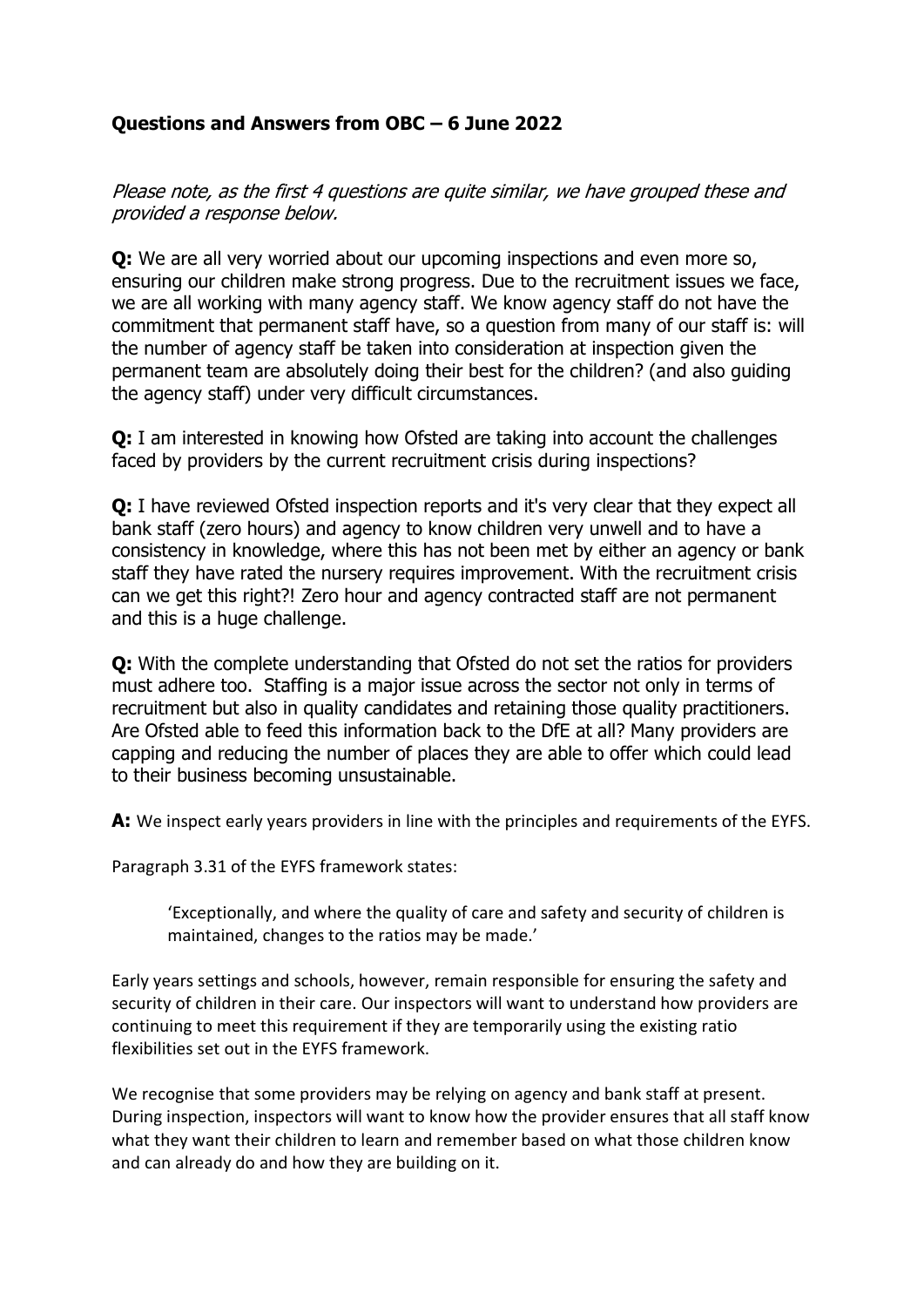Inspectors will also seek to understand any ongoing impact of the pandemic and how providers have adapted their approaches as a result of the pandemic, including the rationale for any new or modified ways of working. They will want to see the extent to which leaders have designed an ambitious and well-sequenced curriculum, how they are addressing any disruption, and how they are ensuring that any gaps in knowledge are closed so that children are prepared for their next stage of education.

However, we recognise that the disruption to learning caused by the pandemic may have impacted on what children know, remember and can do, resulting in some children having a wider than usual range of starting points and gaps in their knowledge.

Inspectors will continue to seek to understand any ongoing impact of the pandemic on providers, and will pay close attention to:

- how providers identify and address any of these delays and gaps
- what the provider is doing to address any disruption to learning to ensure that children are well prepared for their next stage of education
- how leaders have adapted their approaches as a result of the pandemic, including the rationale for any new or modified ways of working

Inspectors will take this into account when reaching final inspection judgements.

We continue to work closely with DfE on recruitment and retention within the early years workforce, providing advice and insight, particularly through our education recovery reports.

Q: If a local authority has noticed patterns and has received feedback about specific inspectors conduct and inspection behaviour and feeds this back to their link Ofsted person in their region is this fed back to the inspector's line manager for reflection / training / investigation to occur?

A: We welcome comments and suggestions about our work, using feedback to improve what we do and how our representatives carry out their roles. All complaints or concerns about inspection, including inspector's conduct should be made in line with Ofsted's complaints procedure. Our response will include an explanation of any steps that we will take as a result of your complaint. This may include passing on any relevant information onto to regions.

Q: We are all here this evening as we see the importance and value of having healthy and constructive conversations with our inspectorate. How can it be so easy for a parent to be told how a provider should be doing things (in respect of the EYFS 2021 but a provider cannot have the same interactions with Ofsted except on inspection day?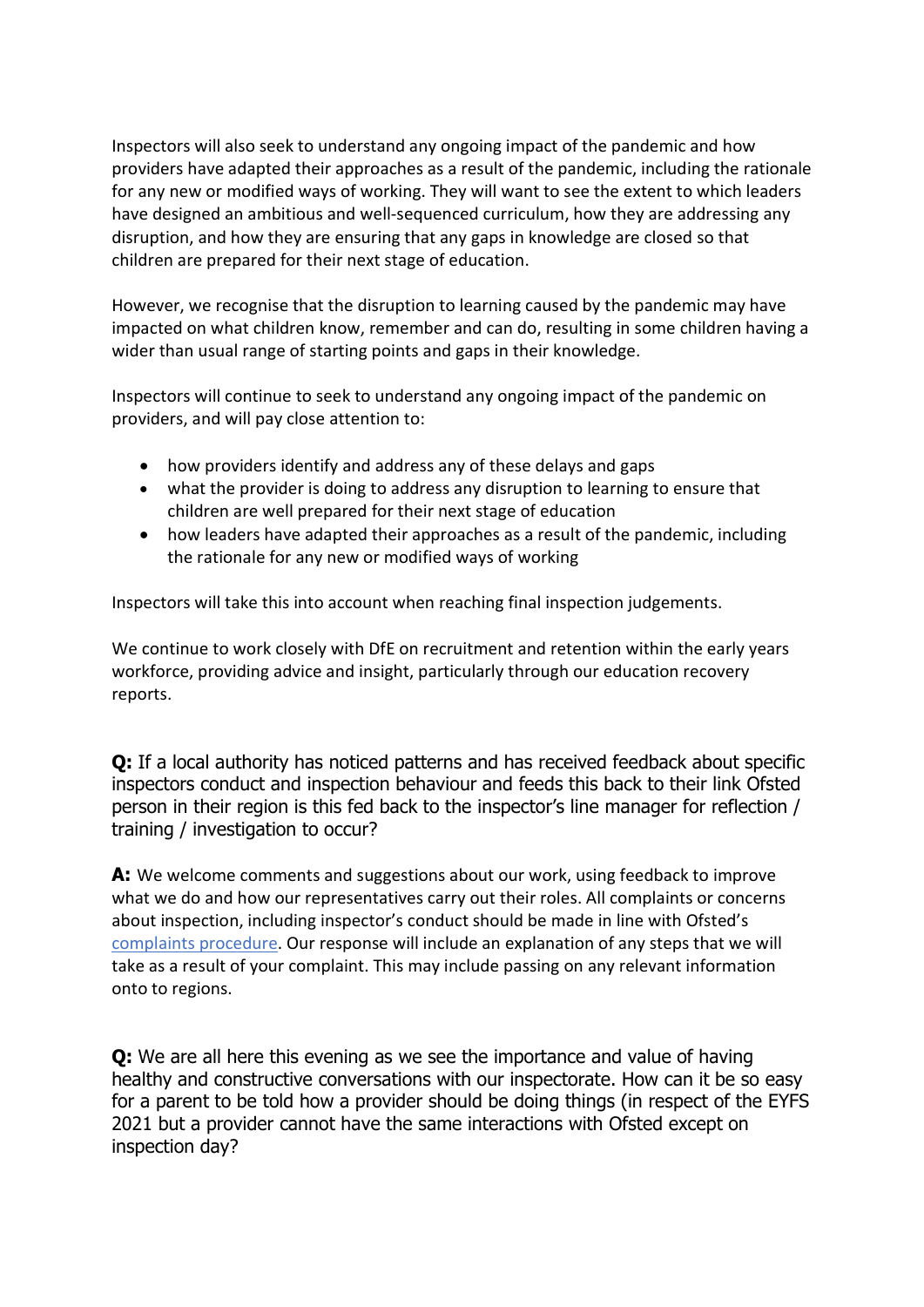A: I understand Phil and Wendy covered this on the day.

Q: Reviewing recent inspection outcomes, there is a perception that former Outstanding judgements have fallen to Good and that providers feel it is very difficult to achieve an Outstanding due to the strictures of the inspection framework. Can Ofsted comment?

A: Since we returned to routine inspection under the EIF on 4 May 2022, roughly a third of providers have declined from their previous overall effectiveness judgement. However, consideration should be given to the fact that a higher proportion of previously outstanding providers were inspected in 2019/20 as this was near to the end of an inspection cycle. When we returned to full EIF inspections we took a proportionate and risk-based approach to who we inspect first, so outcomes may appear lower.

As set out in the early years inspection handbook, 'Outstanding is a challenging and exacting judgement. In order to reach this standard, inspectors will determine whether the early years provision meets all the criteria set out under 'good' for that judgement and does so securely and consistently. In other words, it is not enough that the provision is strong against some aspects of the judgement and not against others: it must meet each and every criterion. In addition, there are further criteria set out under the outstanding judgement, all of which the provision will also need to meet. Provision should only be judged 'outstanding' in a particular area if it is performing exceptionally, and this exceptional performance in that area is consistent and secure across the whole provision.'

On inspection, inspectors must use all their evidence to evaluate what it is like to be a child in the provision. This includes taking into account the any on-going impact of COVID-19 on providers account when reaching final inspection judgements.

**Q:** We have not had an inspection for 7 years this year. Obviously there is a back log due to the pandemic but is there a time frame or is it just as and when? Thankyou

A: We moved to a six-year inspection window in autumn 2020. This means each provider has their own inspection window, which is determined by their last inspection judgement. Under previous arrangements, inspections would fall at any point within a four-year cycle. In some instances, inspections could occur at the start of one cycle and towards the end of another. It was never the case that inspections were sequenced to fall every four years. 

Moving to an inspection window for each individual setting affords us greater flexibility when sequencing inspections, to prioritise early years providers that are less than good or are a source for concern. 

When we returned to full EIF inspections we took a proportionate and risk-based approach to who we inspect first, prioritising providers who: